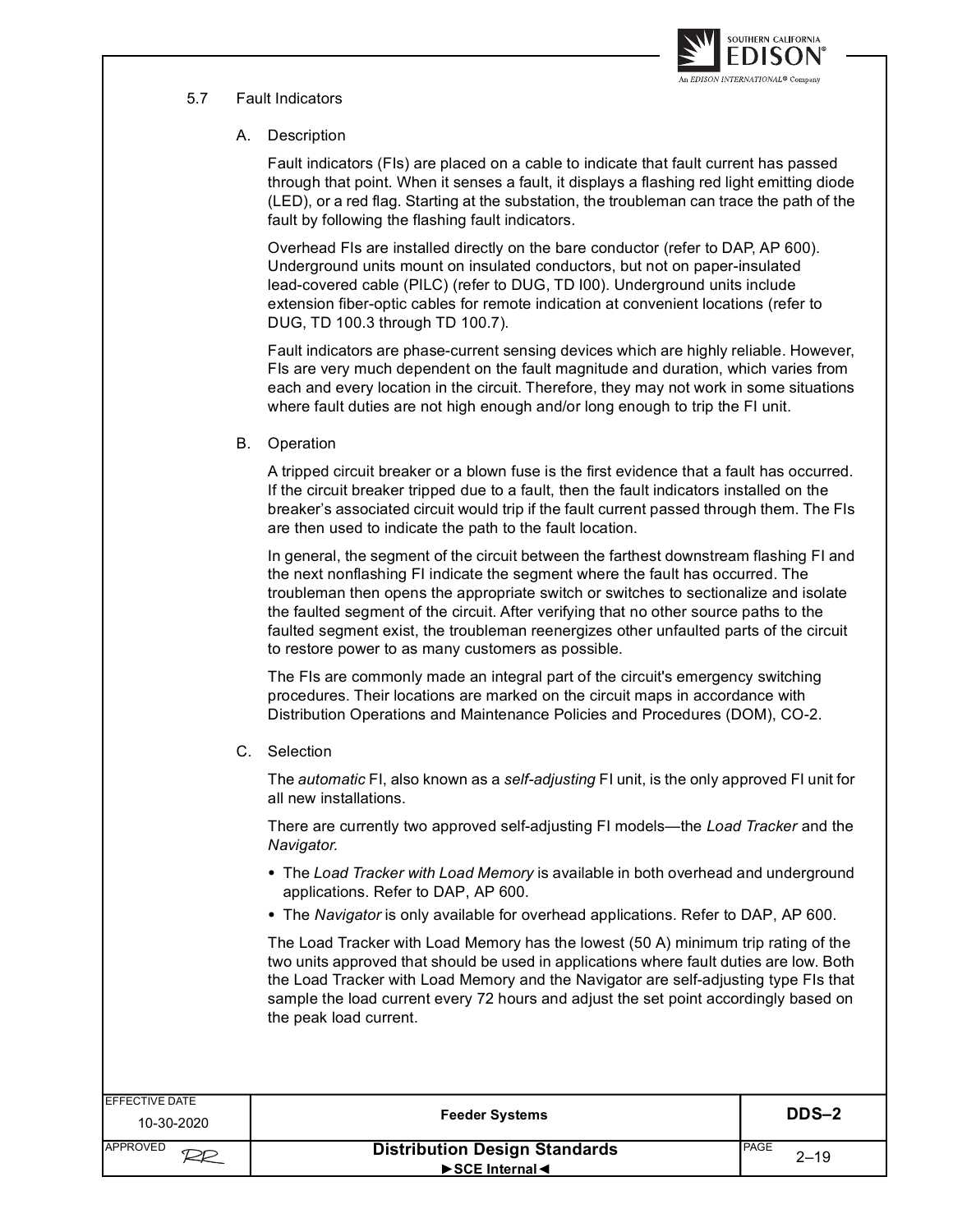

### D. Placement

 $\mathbf{I}$ 

Fault indicator locations will be selected to cost-effectively reduce the switching time to isolate a fault based on the established emergency switching procedures. Special circumstances, such as problem circuits (circuits with a history of frequent or lengthy outages), and circuits with critical loads, may warrant additional FI locations.

Avoid installing FIs at the following locations:

- On any normally open tie line
- On any normally de-energized circuit section
- On minor circuit tap sections and single-phase laterals
- Immediately beyond fuses
- Circuits that are looped
- Downstream of an AR if ground device is enabled

The FIs will be placed in a readily visible and accessible (for resetting) location, at or near a circuit sectionalizing point, on overhead conductors, in selected subsurface locations, or in pad-mounted equipment. FIs may be placed on overhead conductors near underground risers to indicate faults on underground portions of the circuit.

#### 5.8 Sentient Energy MM3 Overhead Remote Fault Indicator (RFI)

The purpose of the Sentient Energy MM3 RFI is to remotely monitor overhead distribution circuits via the Distribution Management System (DMS) by capturing data on the circuit performance and condition of the lines, thereby allowing Engineering and Field Personnel to respond to equipment-related outages, overload conditions, troubleshooting, and reliability issues.

For SCE applications, the Sentient Energy MM3 Remote Fault Indicators may be utilized at any distrubuiton circuit meeting the following criteria:

- Nominal Voltage: 4.16 kV to 33 kV
- Conductors Size: 1/0 AWG to 653.0 kcmil.
- Sensor current range is 15-800 amps. The sensor requires a minimum of 15 amps to operate.

| <b>Sensor Amperage Range</b> | <b>Conductor Material</b> | <b>SAP</b> |
|------------------------------|---------------------------|------------|
| 15-800 A                     | Al                        | 10203814   |
| 15-800 A                     | Cυ                        | 10204873   |

#### Table 2-1: SAP Numbers for Sentient Energy MM3 RF

The Sentient Energy MM3 RFI detects, stores, and remotely indicates the following data:

- Fault Current
- Load Current
- Load Direction
- Conductor Temperature

The Sentient Energy MM3 RFI has built-in wireless communication for remote data download via the DMS.

| DDS-2                   | <b>Feeder Systems</b>                         | <b>IEFFECTIVE DATE</b> |
|-------------------------|-----------------------------------------------|------------------------|
|                         |                                               | 10-30-2020             |
| <b>PAGE</b><br>$2 - 20$ | <b>Distribution Design Standards</b>          | <b>I</b> APPROVED      |
|                         | $\triangleright$ SCE Internal $\triangleleft$ |                        |